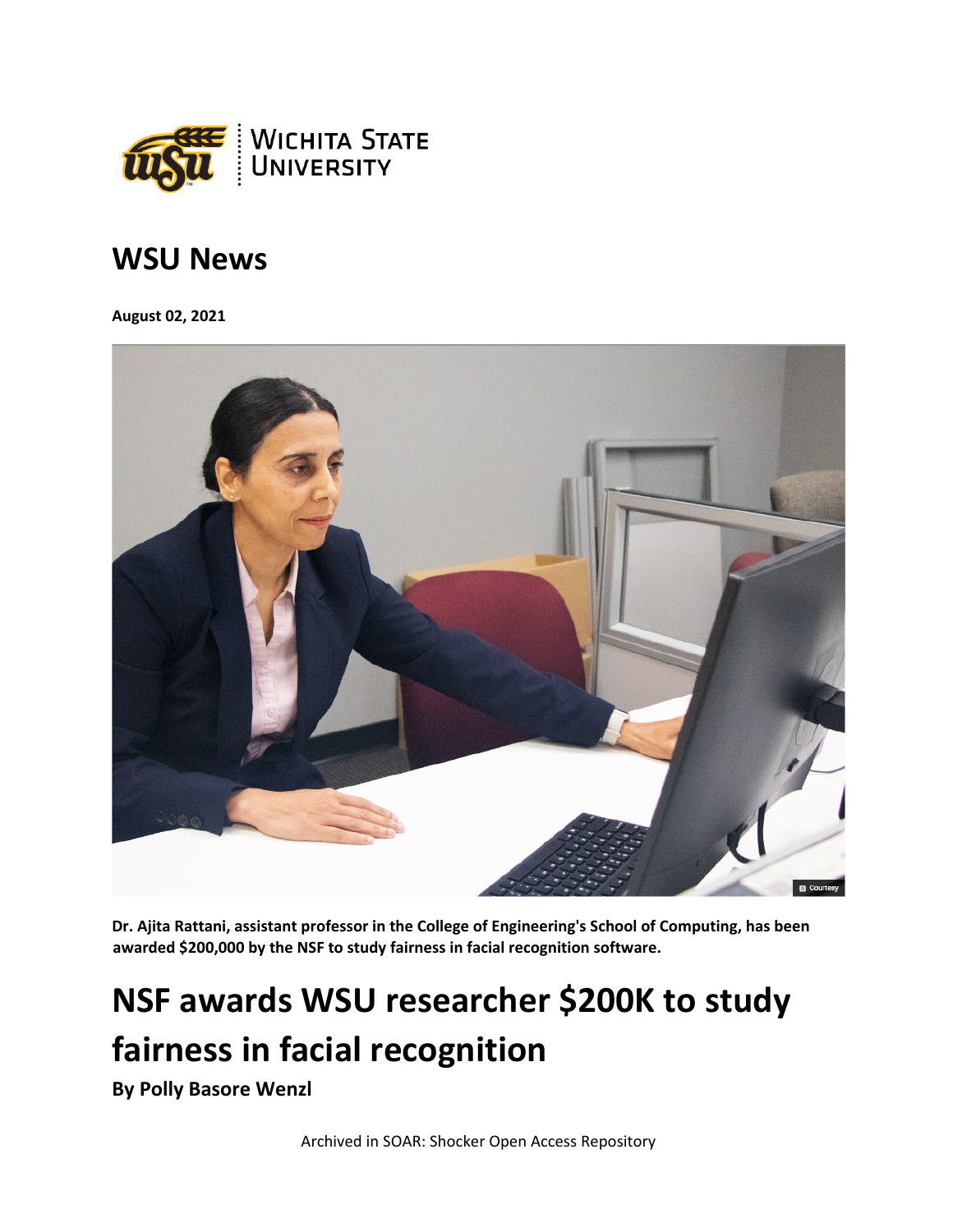- While facial recognition software has fairly high accuracy in correctly identifying males with light skin, it often misidentifres women and people with darker skin tones, which raises civil liberty concerns.
- The NSF has awarded Wichita State's Dr. Ajita Rattani \$200,000 to study and improve the technology.
- Rattani's research focuses on ocular biometrics as a more accurate and fair way to identify people.

The National Science Foundation has awarded a \$200,000 grant to Dr. Ajita Rattani, an assistant professor in the College of Engineering's School of Computing, that seeks to improve facial recognition technology, addressing civil liberties concerns that some demographic groups are more likely to be misidentified.

Facial recognition technology — known as biometrics — has become common tool used to authenticate a person's identity and is used by smartphones and laptops to unlock devices and by law enforcement to identify suspected criminals or undocumented immigrants.

But because facial recognition is an imperfect science, its use poses risks to those who may be improperly identified. Studies show that because most computer algorithms were developed using databases of facial images collected from white males, it can be imprecise in identifying people of color and females. This creates possible threats to civil liberties for people who may be wrongly identified.

In February, 50 civil and immigrant rights groups – including the ACLU and Amnesty International – sent a letter to President Joe Biden asking for a moratorium on all federal government use of facial recognition technology and other forms of biometric technology until Congress implements safeguards to prevent harm to people who might be misidentified. Such legislation is pending.

The groups cited a 2018 research study by the MIT Media Lab, "Gender Shades: Intersectional Accuracy Disparities in Commercial Gender Classification," which found three leading facial recognition programs had less than 1% error rate for lighter-skinned males but a 34.7% error rate for darker-skinned females.

A moratorium is opposed by the Security Industry Association, which represents companies that sell facial recognition technology. The trade association argues that a blanket ban would threaten legitimate benefits of facial recognition technology, including reuniting human trafficking victims with their families, aiding counter-terrorism efforts, and exonerating innocent individuals accused of crimes.

Rattani proposes to study the efficacy of biometrics that focus only on the eyes, rather than the entire face, to see if the results produce greater accuracy across demographic groups. A major challenge of facial recognition is the impact of aging and expression changes on facial appearance.

"The conjecture is that ocular biometrics has better resilience to facial morphological changes across demographics, and therefore could offer a fair solution," Rattani said. She noted there is an additional benefit that ocular recognition is not restricted by people wearing masks that cover the nose and mouth, as has been common during the pandemic.